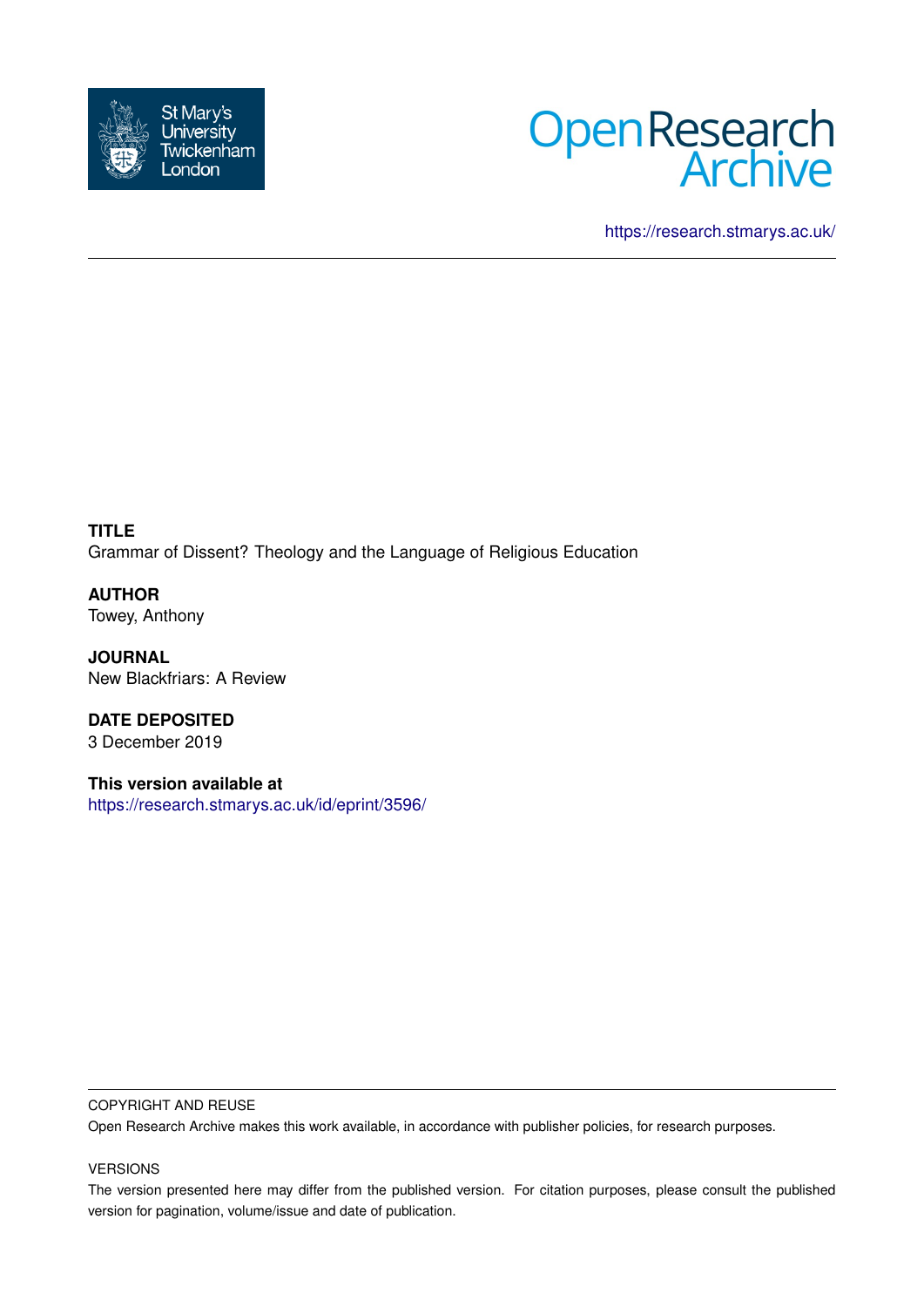## **Grammar of Dissent? Theology and the Language of Religious Education**

*The prosperity of theology at Universities in this country is, for better or worse, linked to the prosperity or otherwise of Religious Education in the nation's schools where pupils first learn the grammar and vocabulary of belief. Yet despite one of the aspirations of recent reforms of the subject being to harmonize student transition from secondary to tertiary level, other voices have been raised which question the validity of that project. This article considers why religious education is currently such a contested pedagogical space, what kind of alternatives are being proposed and why Newman's Idea of a University and an 'inclusive' understanding of Theology might inform a coherent Catholic response.*

# **1. Theology in Crisis?**

Basking contentedly in the recent canonization of John Henry Newman, a reflection upon the travails of Catholic Theology in this country may appear singularly ill-timed. It is well known that Theology occupies a unique position as a subject at the apex of all disciplines in Newman's *Idea of a University* and he regards a place of learning which excludes the study of religion to be 'an intellectual absurdity.'<sup>1</sup> Yet in an uncanny echo of Newman's day which his *Idea* sought to address, a recent British Academy report warns that Theology and Religious Studies disciplines must confront significant challenges or risk 'disappearing from our universities' at a time when they have never been more needed.<sup>2</sup>

The report goes on to say that this decline has 'led to the closure or reduction in size of several university theology departments' and explicitly mentions the demise of Heythrop College after 400 years of specialist provision. While Catholic readers are spared details of what has become a painful litany of decline (La Sainte Union 1997, Plater College 2005, St. Joseph's Mill Hill 2006, Franciscan Studies Centre, Canterbury, 2017, St. Anselm's Margate, 2017) the closure of significant centres such as Bangor and Sheffield and drastic reductions in provision elsewhere make sobering reading.<sup>3</sup>

The problem essentially is that there are simply fewer people interested in studying the sacred science at tertiary level and while it would be simplistic to claim an exact correlation between the numbers of students of Religious Studies in schools with those applying for places on Theology courses at University, the figures do not bode well. Despite being officially on the curriculum for all nine million pupils in England's schools, provision of the subject is in crisis, with 200,000 fewer pupils taking the subject at GCSE than eight years ago<sup>4</sup> and A-Level entrants already down by a third on peaks reached in 2016 to just over

**.** <sup>1</sup> Newman, J.H. ([1852] 1927) *The Idea of a University.* Chicago: Loyola, II:1. 2[https://www.thebritishacademy.ac.uk/news/theology-and-religious-studies-risk-disappearing-our](https://www.thebritishacademy.ac.uk/news/theology-and-religious-studies-risk-disappearing-our-universities-says-british-academy)[universities-says-british-academy](https://www.thebritishacademy.ac.uk/news/theology-and-religious-studies-risk-disappearing-our-universities-says-british-academy)

<sup>&</sup>lt;sup>3</sup>Ibid., p.6. The report also notes that the University of Lincoln, Middlesex University, Staffordshire University, Glyndwr Universityand Anglia Ruskin University all had at least 50 students enrolled in undergraduate programmes in 2012/13 but reported no enrolment in 2017/18.

<sup>4</sup> Wyatt, T. (2019) in *The Church Times,* 22/8/ 2019. Se[e https://www.churchtimes.co.uk/articles/2019/23](https://www.churchtimes.co.uk/articles/2019/23-august/news/uk/religious-studies-gcse-continues-to-fall-in-popularity) [august/news/uk/religious-studies-gcse-continues-to-fall-in-popularity](https://www.churchtimes.co.uk/articles/2019/23-august/news/uk/religious-studies-gcse-continues-to-fall-in-popularity)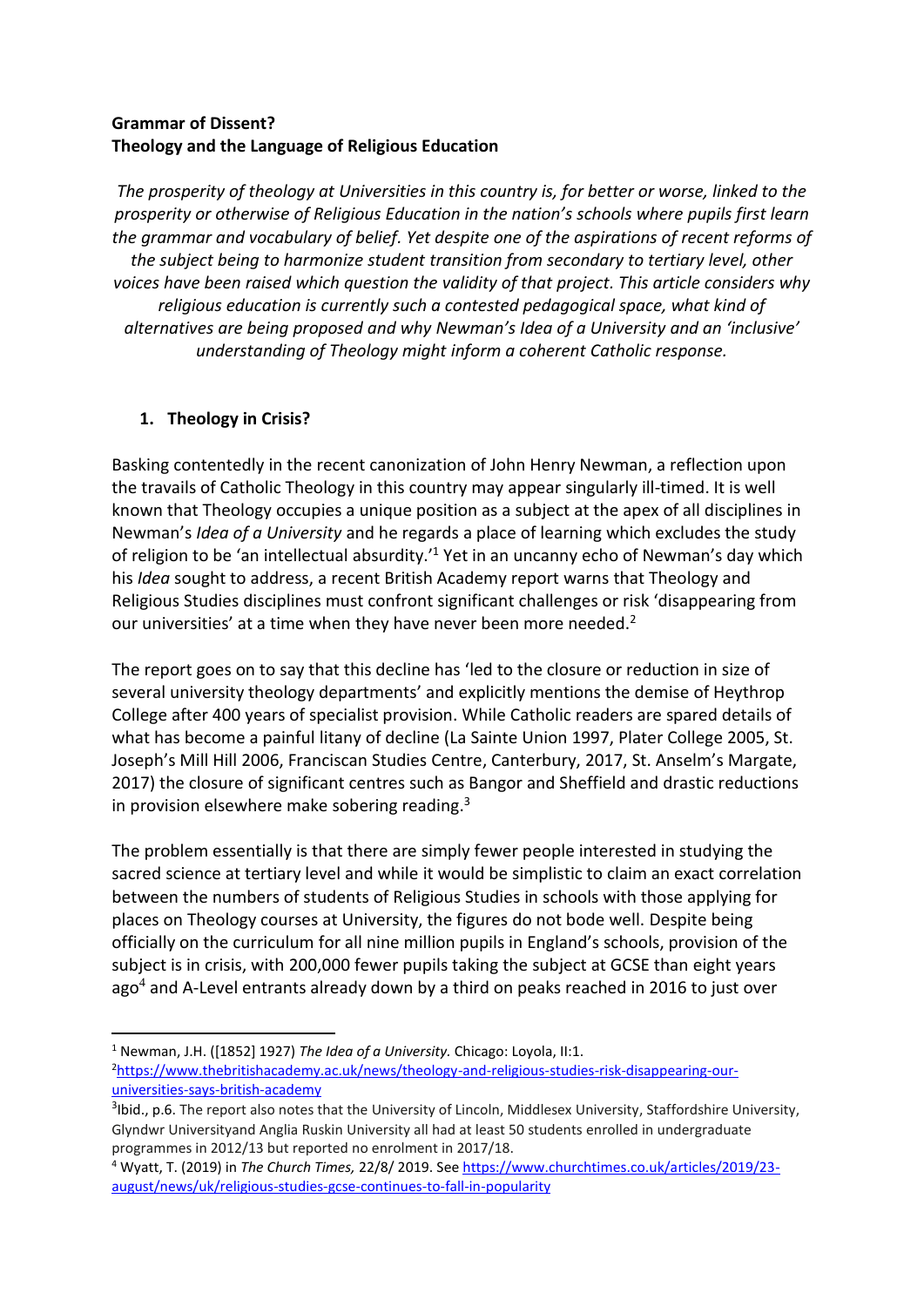16,000.<sup>5</sup> Small wonder, then, that the Catholic Theological Association has convened meetings of institutional representatives from tertiary providers to address such concerns. 6 Yet while it is also a major anxiety for the national network of Theology and Religious Studies departments in all universities ('TRS UK'), it can be claimed that these self-same organizations have exacerbated the crisis.

# **2. R.E. – Subject Rigour and the Theological turn**

In the period leading up to the 2016 reform of all public examinations in England and Wales, university academics and religious stakeholders contributed enthusiastically to a tectonic shift in the way R.E. was taught and examined at both GCSE and A-Level whereby anxieties about the content and credibility of the subject led to the *amount* of theological content in the specifications and the *rigour* of the assessments being vastly increased. Since I and others have detailed how this process unfolded elsewhere,<sup>7</sup> in this article it may suffice to report on the apparent success of what might be called 'the theological turn'. Hitherto, 'Religious Studies' has been a blatant misnomer for an A-level dominated by Philosophy and Ethics, but where once Christ had no place in the specification, a Chief Examiner can now report:

Many candidates were well able to demonstrate that there is considerable disagreement in the scholarship about the extent to which Jesus was a political liberator, teacher of wisdom or Son of God (or all three). The best responses demonstrated deep understanding of the hermeneutical issues associated with determining conclusions about Jesus' status, with the strongest candidates acknowledging that evidence of a human hand in the collation of the New Testament would significantly muddy the waters when trying to nail down Jesus' nature.<sup>8</sup>

As another example, where once Catholic readings of Genesis had been misleadingly understood even by some Examination Boards as literalist, AQA has recorded that:

There were a number of differing approaches taken by students in answering this question – some discussed creationism versus liberalism, some made contrasts between Genesis 1 and Genesis 2, whilst others focussed on contrasting the Genesis creation accounts with scientific theories. All these approaches were creditworthy as reflected in the mark scheme where possible alternative approaches and responses were indicated. There were many responses which achieved full marks on this question.<sup>9</sup>

1

<sup>5</sup> Source *Education Datalab* where tables show entries have decreased slightly, falling from 17,024 last year to 16,21[4https://results.ffteducationdatalab.org.uk/a-level/religious-studies.php?v=20190815](https://results.ffteducationdatalab.org.uk/a-level/religious-studies.php?v=20190815)

<sup>&</sup>lt;sup>6</sup> The most recent being 27/07/2019 at Notre Dame University's Global Gateway in London.

<sup>&</sup>lt;sup>7</sup>Cf. Towey A and Robinson P (2018) 'Religious Education Reform in the Catholic Schools of England and Wales' in J Lydon (ed) *Contemporary Catholic Education.* Leominster:Gracewing with Whittle S. (2016) 'What is happening to RE in Catholic Schools?' in *The Pastoral Review* 12:5, 52-56. <sup>8</sup><https://www.ocr.org.uk/Images/538042-examiners-report.pdf>

<sup>9</sup><https://filestore.aqa.org.uk/sample-papers-and-mark-schemes/2018/june/AQA-806212-WRE-JUN18.PDF>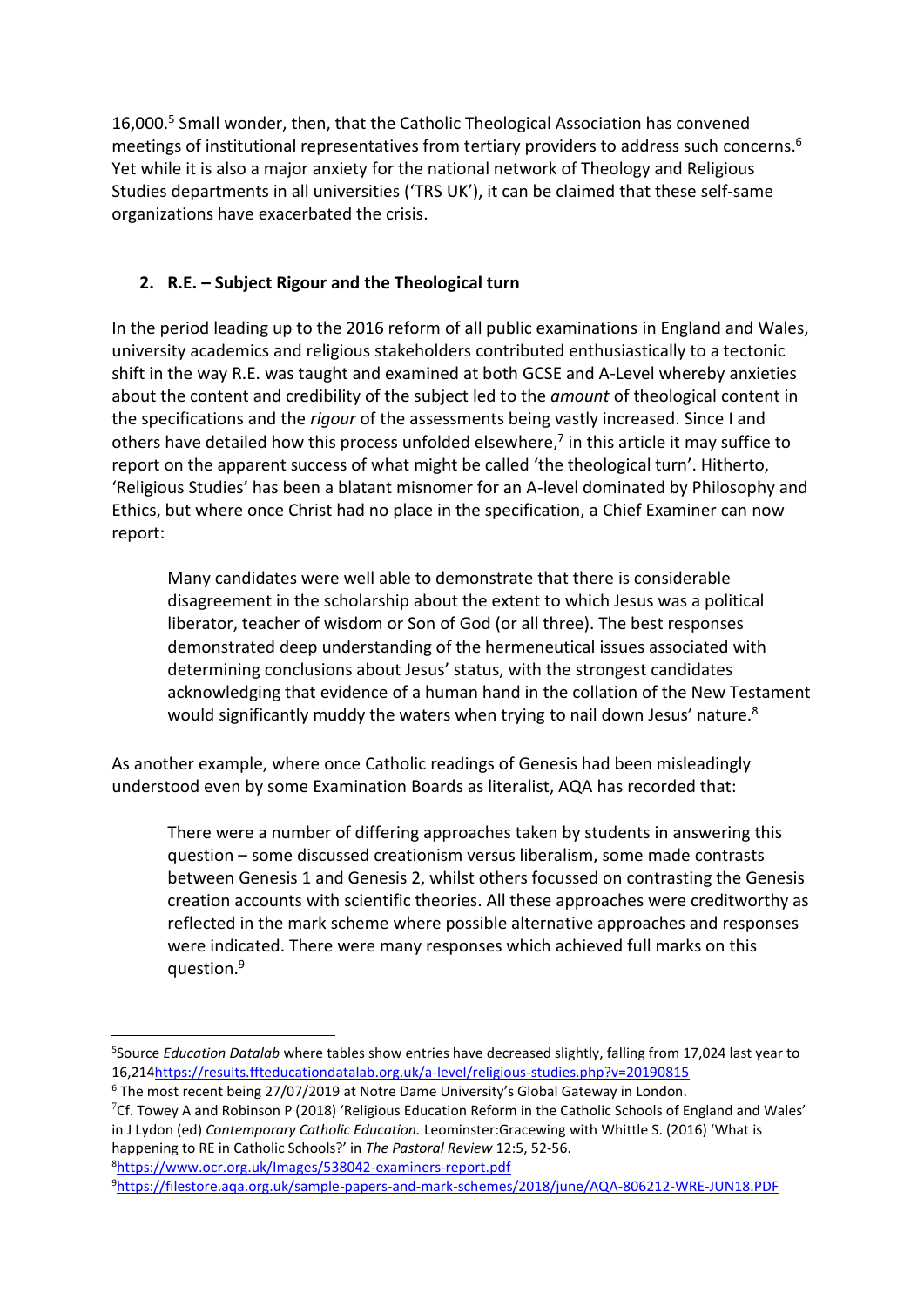This trend has continued and summing up the achievement of their GCSE cohort, Eduqas recently concluded:

In this second year of this qualification's existence, candidates across the full ability range have really risen to the challenge of this more demanding GCSE. The evaluation questions especially are now being answered much better than they were even a year ago.<sup>10</sup>

This should be a cause for celebration, but it has altered the ecology of the subject. Designed to furnish pupils with an inventory of 'powerful knowledge' the subject has almost immediately acquired more currency in the eyes of school leaders, teachers, pupils and policy makers keen to see R.E. make a contribution to social mobility and community cohesion.<sup>11</sup> That the subject requires disciplinary rigour for it to have credibility is beyond doubt.<sup>12</sup> Unfortunately, however, no longer so inclusive because of its vastly increased confessional content and no longer open to the academically less able because argumentation now has to be rooted in sacred sources rather than mere opinion, a number of teachers who had entered large entry cohorts at GCSE and encouraged pupils to proceed to A-level appear less eager or simply less able to do so. $13$ 

In other words, the search for more rigour and more theological congruence on the part of religious and academic stakeholders seems to be proving at once both a winning and winnowing formula. And since this collaborative effort to increase the amount of religion in the syllabus has come at a time when the amount of religion in the pupils is diminishing, a distinct challenge to the 're-theologizing' of the curriculum has emerged on grounds of both criticality and relevance.

### **3. R.E. - Criticality v Catechesis?**

It has been a paradoxical feature of the landscape of RE that while confessional allegiance among pupils has been receding, the most popular syllabus used by non-Catholic schools across the country is a distinctly theological programme of Anglican provenance called 'Understanding Christianity'. As the title suggests, it has a theological aim, viz. 'to see pupils leave school with a coherent understanding of Christian belief and practice.'<sup>14</sup> *Understanding Christianity* has a 'big story' at its heart – the meta-narrative of redemption. With admirable pedagogical clarity, it selects a number of core biblical concepts which are revisited in a spiral fashion, showing how they have shaped contemporary Christian communities while allowing pupils to reflect upon these ideas in relation to their understanding of religion and belief. Since there is often a dearth of religious literacy at local

 $\overline{\phantom{a}}$ 

<sup>10</sup>[https://www.eduqas.co.uk/examinersreports/2019/gcse/Eduqas%20GCSE%20Religious%20Studies%20Route](https://www.eduqas.co.uk/examinersreports/2019/gcse/Eduqas%20GCSE%20Religious%20Studies%20Route%20B%20Examiners%27%20Report%20Summer%202019%20(1).pdf?language_id=1) [%20B%20Examiners%27%20Report%20Summer%202019%20\(1\).pdf?language\\_id=1](https://www.eduqas.co.uk/examinersreports/2019/gcse/Eduqas%20GCSE%20Religious%20Studies%20Route%20B%20Examiners%27%20Report%20Summer%202019%20(1).pdf?language_id=1)

<sup>11</sup>See McGrail, P. Towey, A. (2019) "Partners in progress? An impact study of the 2016 religious education reforms in England," *International Studies in Christianity and Education* (special issue: *Critical Christian intersections between higher education and schools*), pp. 1-21.

<sup>&</sup>lt;sup>12</sup>As a member of the recent Commission on Religious Education, I was privy to over a thousand detailed survey responses from teachers regarding RE. The desire for greater academic credibility was unanimous. <sup>13</sup> See McGrail, P Towey, A. (2019) *Op. cit.*

<sup>14</sup><http://www.understandingchristianity.org.uk/>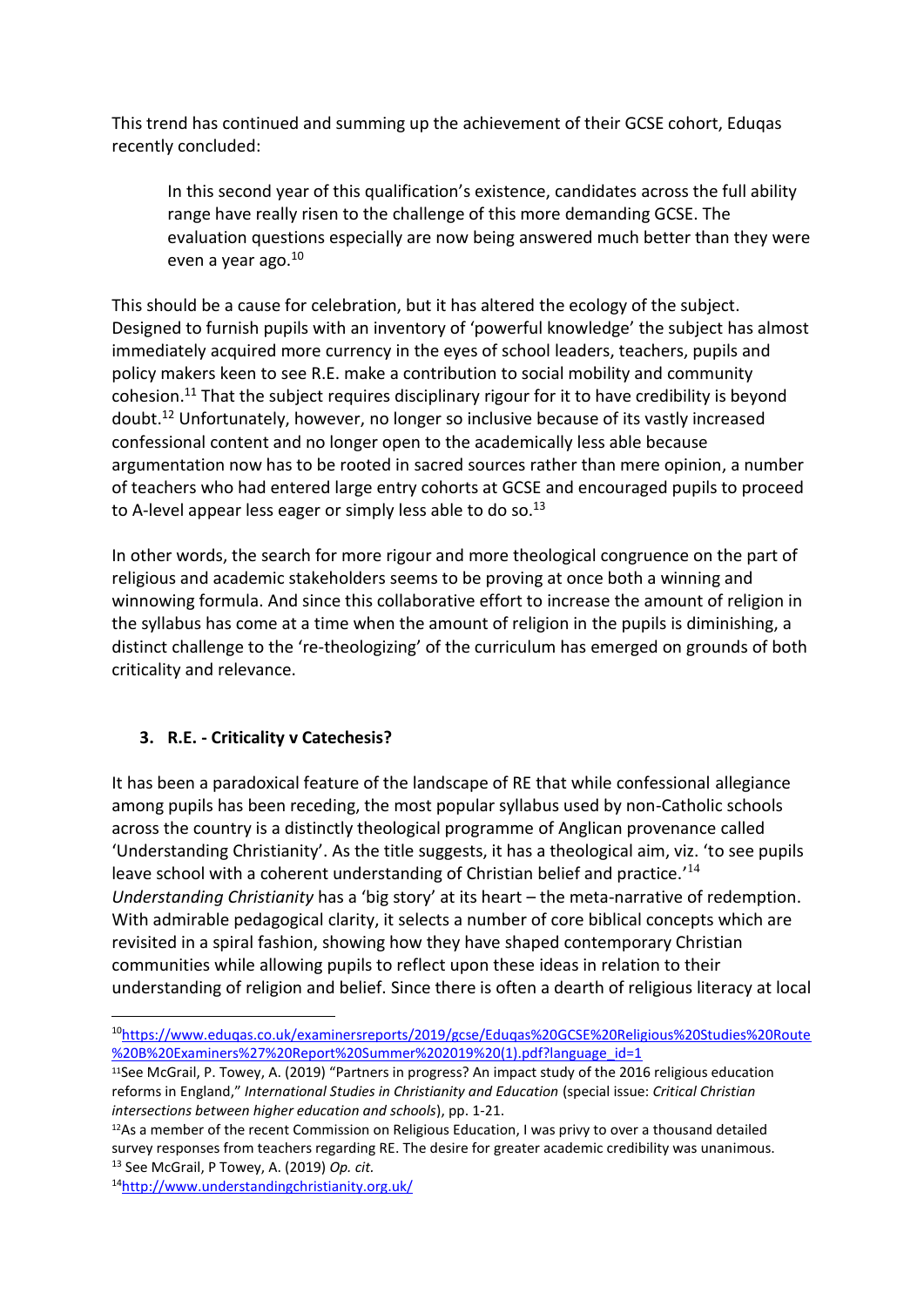council and school levels, *Understanding Christianity* has proved a ready-made solution for teaching R.E. in schools. Current legislation dictates R.E. should give prominence to the Christian tradition and by simply appending discrete modules on other religions to the core syllabus, many schools have successfully fulfilled their statutory obligation.

Needless to say, Humanists are not keen on this programme which they would classify as catechetical and mission driven<sup>15</sup> an *a fortiori* a suspicion held in regard to Catholic religious education. <sup>16</sup> While teachers and R.E. advisors working in English Catholic schools might protest that pupil engagement with their subject is self-evidently *not* catechetical, the Vatican's 2009 letter on Religious Education seems to want the best of both worlds. <sup>17</sup> On the one hand, 'the special character of the Catholic school, the underlying reason for it, the reason why Catholic parents should prefer it, is precisely the quality of the religious instruction integrated into the education of the pupils' (§15). On the other, 'the specific nature of this education does not cause it to fall short of its proper nature as a school discipline . . . with the same systematic demands and the same rigour as other disciplines' (§18). Essentially, what Catholic RE is asked to strive for is a synthesis of the two:

Religious education in schools fits into the evangelising mission of the Church. It is different from, and complementary to, parish catechesis. Apart from the different settings in which these are imparted, the aims that they pursue are also different: catechesis aims at fostering personal adherence to Christ and the development of Christian life in its different aspects whereas religious education in schools gives the pupils knowledge about Christianity's identity and Christian life (§17).

Unfortunately, while there might be a subtle 'principle of double-effect' at play here – critical engagement leading to catechetical conviction - this understanding of R.E. allows those opposed to faith schools in general and Catholic schools in particular to claim that the Government is sponsoring indoctrination. Still worse, the claim is made that this taints the entire subject discipline with the 'whiff of confessionalism' with deleterious impact upon its credibility among the population at large.<sup>18</sup> Although this seems to be somewhat presumed rather than evidenced, a degree of traction has been gained by opponents of a theological basis to R.E. on the grounds that it is not relevant in a society that now boasts a net majority of people who no longer believe in God and risks curtailing pupil freedom.<sup>19</sup> On this reading, by increasing the amount of theological content in the curriculum the recent reform provides political and pedagogical cover for faith schools of all stripes to use classroom RE to fulfil missionary rather than educational aims.

**.** 

<http://www.reonline.org.uk/news/alans-blogwresting-control-from-the-big-beasts-alan-brine/>

<sup>15</sup> See 'Critique and counter-critique of *Understanding Christianity'*  [http://www.torbay.gov.uk/media/8385/appendix-3-](http://www.torbay.gov.uk/media/8385/appendix-3-re_today_course_understanding_christianity_humanist_objectionsdh.docx)

[re\\_today\\_course\\_understanding\\_christianity\\_humanist\\_objectionsdh.docx](http://www.torbay.gov.uk/media/8385/appendix-3-re_today_course_understanding_christianity_humanist_objectionsdh.docx)

<sup>16</sup> See for example the stance of the 'Accord Coalition' <http://accordcoalition.org.uk/>

<sup>17</sup>Congregation for Catholic Education (05/05/2009) *Circular letter to the presidents of Bishops' conferences on Religious Education in schools*

[http://www.vatican.va/roman\\_curia/congregations/ccatheduc/documents/rc\\_con\\_ccatheduc\\_doc\\_20090505](http://www.vatican.va/roman_curia/congregations/ccatheduc/documents/rc_con_ccatheduc_doc_20090505_circ-insegn-relig_en.html) [\\_circ-insegn-relig\\_en.html](http://www.vatican.va/roman_curia/congregations/ccatheduc/documents/rc_con_ccatheduc_doc_20090505_circ-insegn-relig_en.html)

<sup>&</sup>lt;sup>18</sup> Brine, A. 2015 Nov 27. "Wresting Control from the Big Beasts." RE:Online.

<sup>19</sup> See Clayton, M et al. (2018) "How to regulate faith schools,*" Impact: Philosophical Perspectives on Education Policy* 25 [\(https://onlinelibrary.wiley.com/doi/pdf/10.1111/2048-416X.2018.12005.x\)](https://onlinelibrary.wiley.com/doi/pdf/10.1111/2048-416X.2018.12005.x).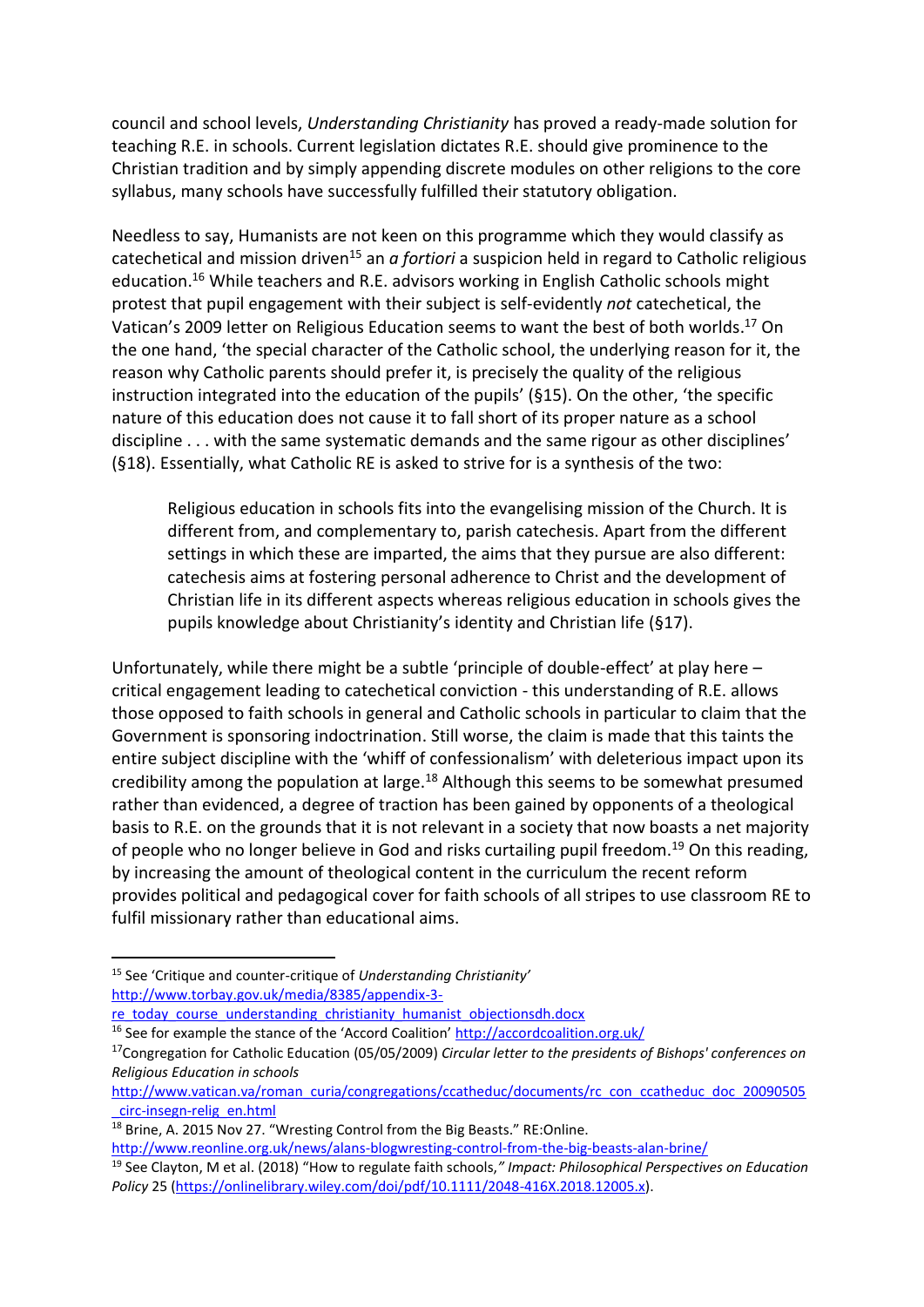### **4. RE – Relevance & Objectivity?**

In Hegelian fashion then, if the Department for Education/ University/ Faith group alliance which has reformed R.E. constitutes 'thesis' then the subsequent reaction of a range of other independent academics and sector stakeholders definitely constitutes its 'antithesis'. Rooting their concern in the plight of 'nones' (those professing no faith and no religious affiliation), both the pedagogical methodology and aims of the recent changes been challenged and there have been ambitious moves to establish what might be understood as a neutral grammar of religious discourse.

Perhaps the most thoroughgoing example is the work of the Independent Commission convened by the Religious Education Council to engage in a national consultation to review key aspects of R.E. provision. Among its salient conclusions was that the subject be renamed *Religion and Worldviews* and that a 'National Entitlement' guaranteeing a baseline of religious literacy be made compulsory in all state funded schools.<sup>20</sup> The motives behind the change of name included a desire to remove any hint that the subject was catechetical and to afford non-religious approaches equal billing *ab initio.* The rationale behind what is being proposed as a baseline entitlement is more complicated but exhibits at least two key principles:

First, the subject must be *relevant* to 'nones'. For this reason the subject should be more akin to self-discovery, formation of a personal *weltenschauung* readying the individual for the challenge of life rather than any particular examination. Strongly influenced by the work of Barbara Wintersgill and others, <sup>21</sup> the entire subject sloughs off the traditional curricula of the recent past which have focused on 'the Big Six' religions in exchange for a reflective spiral of awareness coalescing around six 'Big Ideas'. Quasi-experiential, this approach envisages the subject retaining its relevance to pupils precisely because its critical locus *is* the pupil.<sup>22</sup>

Secondly, belief systems should be presented in their complexity rather than in 'pure' homogenized/ sanitized schemata which do not conform to the 'Real' world.<sup>23</sup> This principle not only protects pupils from theological standpoints which religious educators have dubiously drained of pathologies for pedagogical purposes, it dignifies syncretistic views and creates more space for minority worldviews such as Mormonism and Rastafarianism.<sup>24</sup>

 $\overline{\phantom{a}}$ 

<sup>20</sup> Commission on Religious Education (2018) *Final Report: Religion and Worldviews: The Way forward*  Available at https://www.commissiononre.org.uk/wp-content/uploads/2018/09/Final-Report-of-the-Commission-on-RE.pdf

<sup>21</sup>Wintersgill, B. (2017) *Big Ideas for Religious Education.* Exeter: University of Exeter.

<sup>22</sup>During consultations for the *Commission on Religious Education* 2016-18, when I suggested that *Big Ideas*  was pedagogically contrary to the DfE 2016 R.E. Reform, B. Wintersgill replied 'Hell Yes!' (31/03/17)

<sup>23</sup> See Dinham, A & Shaw, M. (2015)*RE for Real: The Future of Teaching and Learning about Religion and Belief.*  London: Goldsmiths.

<sup>24</sup>Commission on Religious Education (2018) *Final Report* p.75.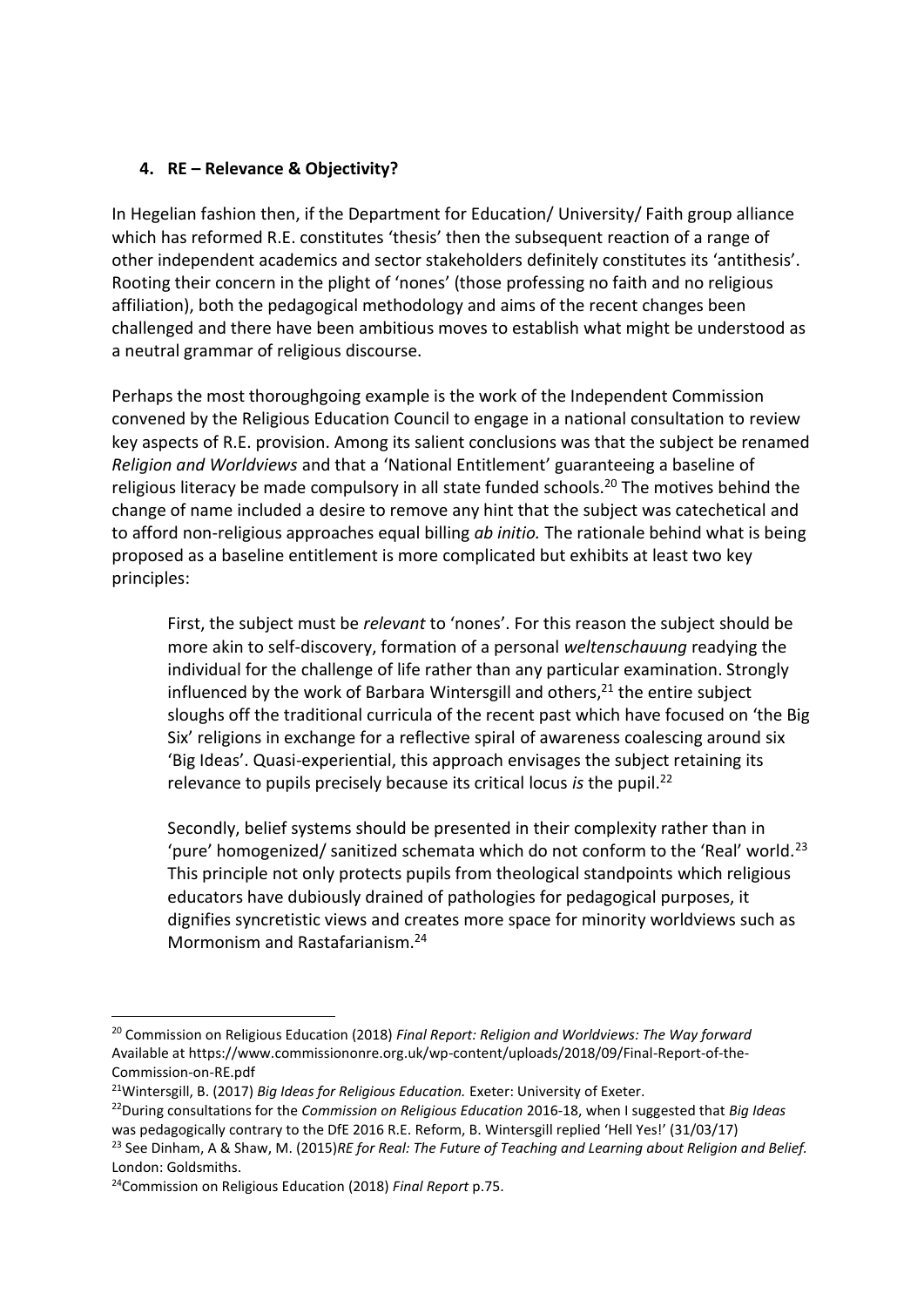Combining this heuristic and 'complexity sensitive' approach to the subject led to the following statement of entitlement which by reason of its ambition (it aspires to structure the grammar of religious discourse for an entire population) and for reasons of critical transparency, might be best quoted in full:

Pupils must be taught:

 $\overline{\phantom{a}}$ 

1. about matters of central importance to the worldviews studied, how these can form coherent accounts for adherents, and how these matters are interpreted in different times, cultures and places

2. about key concepts including 'religion', 'secularity', 'spirituality' and 'worldview', and that worldviews are complex, diverse and plural

3. the ways in which patterns of belief, expression and belonging may change across and within worldviews, locally, nationally and globally, both historically and in contemporary times

4. the ways in which worldviews develop in interaction with each other, have some shared beliefs and practices as well as differences, and that people may draw upon more than one tradition

5. the role of religious and non-religious ritual and practices, foundational texts, and of the arts, in both the formation and communication of experience, beliefs, values, identities and commitments

6. how worldviews may offer responses to fundamental questions of meaning and purpose raised by human experience, and the different roles that worldviews play in providing people with ways of making sense of their lives

7. the different roles played by worldviews in the lives of individuals and societies, including their influence on moral behaviour and social norms

8. how worldviews have power and influence in societies and cultures, appealing to various sources of authority, including foundational texts

9. the different ways in which religion and worldviews can be understood,

interpreted and studied, including through a wide range of academic disciplines and through direct encounter and discussion with individuals and communities who hold these worldviews.

Immediate reactions to the Entitlement have proved slightly difficult to disaggregate from reactions to the Commission report as a whole and the proposed name change.<sup>25</sup> While the reader may have his or her own personal response, overall, it seems that the *idea* of a National Entitlement has been broadly welcomed but the *detail* of the proposal has proved

<sup>&</sup>lt;sup>25</sup>Cf. NATRE (National Association of Teachers of RE) 'NATRE are pleased to see in this report something that will promote conversation about religions and worldviews and wider society. We hope that the government will consider these recommendations seriously[.https://www.natre.org.uk/news/latest-news/extended-natre](https://www.natre.org.uk/news/latest-news/extended-natre-response-to-the-commission-report/)[response-to-the-commission-report/](https://www.natre.org.uk/news/latest-news/extended-natre-response-to-the-commission-report/) with the Catholic Education Service: "Any attempt to improve the quality of RE in all schools must be applauded and we are committed to working with the RE community to achieve this. However, this report is not so much an attempt to improve RE as to fundamentally change its character. The proposed name change to include 'worldviews' means that the scope of the subject is now so wide and nondescript that it would potentially lose all academic value and integrity. As we have always maintained, the quality of Religious Education is not improved by teaching less religion."

[https://www.catholiceducation.org.uk/component/k2/item/1003658-catholic-education-service-response-to](https://www.catholiceducation.org.uk/component/k2/item/1003658-catholic-education-service-response-to-the-commission-on-religious-education-report)[the-commission-on-religious-education-report](https://www.catholiceducation.org.uk/component/k2/item/1003658-catholic-education-service-response-to-the-commission-on-religious-education-report) - NB Tory government/ Welsh Assembly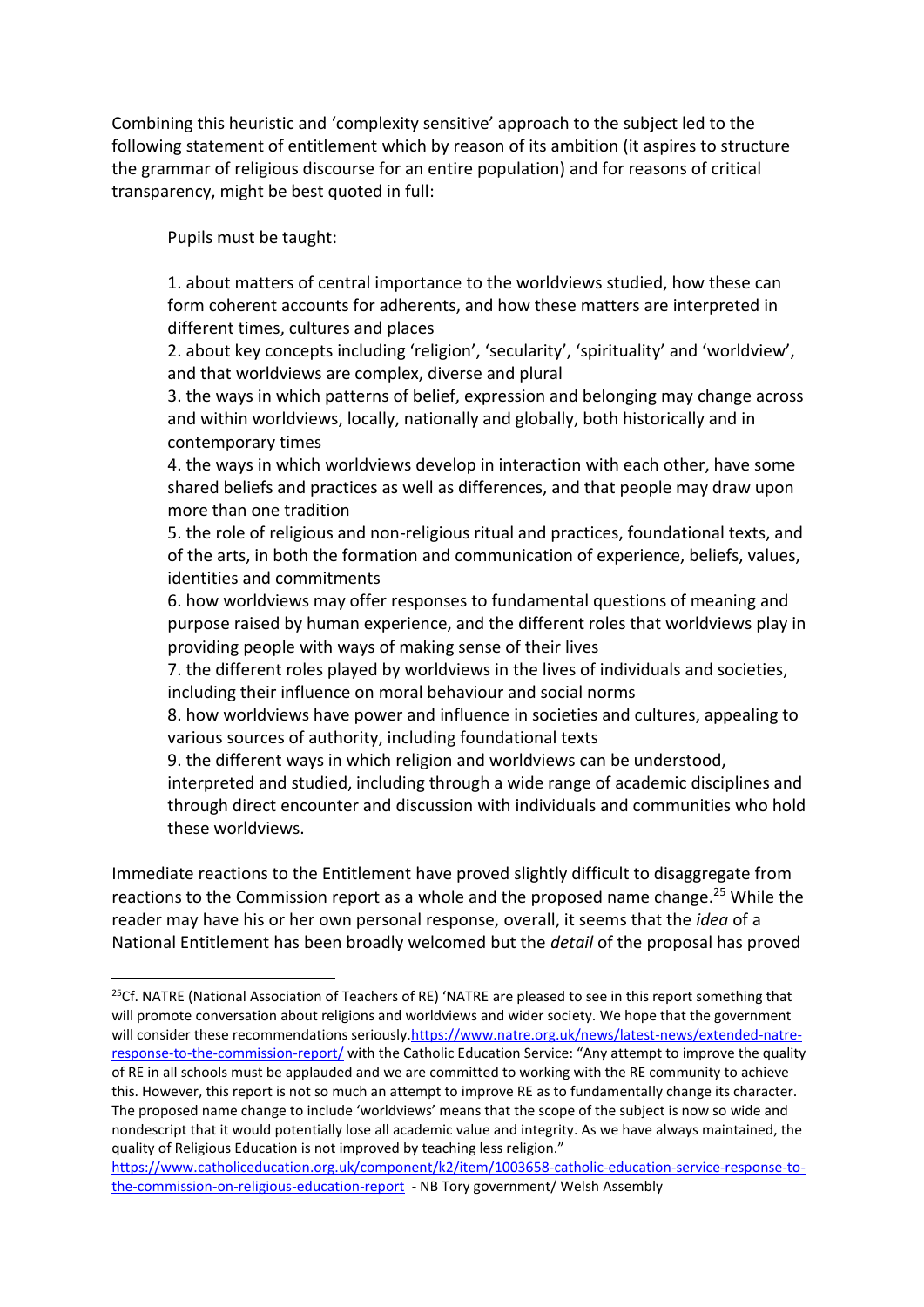less persuasive, with Catholic experts proving no exception.<sup>26</sup> Well respected academics associated with the RE Council such as Trevor Cooling have unsurprisingly thrown their weight behind implementation of the report.<sup>27</sup> but as a counterpoint, comments from Patricia Hannam and Gert Biesta offer a good example of informed reservations.<sup>28</sup> On the one hand they are positive that the National Entitlement is 'an interesting way to address the key issues RE is currently facing, particularly with regard to the patchy character of provision' but are less convinced that 'respect for others' will be the inevitable outcome<sup>29</sup>. Perhaps more pertinently, they alert the reader that the main casualty of the report is the theological component of R.E.:

There is [also] a theological corollary to the point we are making here, because an idea that seems to be completely absent in the conception of the human being presented in the report is that of revelation, that is, that rather than that human beings 'make sense' and 'give meaning', something is actually given to them that radically breaks through such meaning-making. 'Decentred' conceptions of the human being are, to put it differently, not the prerogative of twentieth-century philosophy, but are also key to religious and theological traditions.<sup>30</sup>

Revelation, liberation and theologies of interruption are so inter-woven with Catholic understandings of identity and salvation history that although the cartography of the National Entitlement is theoretically very broad, such concepts are hard to find on this particular map. Hence while it would be churlish not to applaud the scope of what is intended, ultimately, the co-ordinates of this new direction seem to be guided by a predominantly sociological approach to religion. Associated with Ninian Smart *et al,* this line of thinking swamped both R.E. classrooms and university theological departments during the latter part of the Twentieth Century but has since been convincingly decoded as a form of middle-class Western colonialism.<sup>31</sup> Courting still further accusations of liberal bias, the National Entitlement not only privileges agnosticism at the expense of 'insider positions', its proposed implementation will imitate other educational jurisdictions by excluding religious stakeholders from the process.<sup>32</sup> Acutely observant, Paul Barber, Head of the Catholic

1

<sup>&</sup>lt;sup>26</sup>E.g.Consulted on 02/09/19, Duncan MacPherson after a lifetime of working at tertiary level in Religious Studies wryly applauded its comprehensive nature - 'as a Master's course'. Professor of Education, John Sullivan, likewise admired the breadth of its horizon but noted that 'in trying to distance itself from any particular perspective, it risks being merely distant'.

<sup>27</sup>E.g. Prof. Trevor Cooling of Canterbury Christ Church*International Journal of Christian Education*2019, Vol. 23(1) 3-9 an[d https://blogs.canterbury.ac.uk/nicer/what-future-for-religious-education-in-schools/](https://blogs.canterbury.ac.uk/nicer/what-future-for-religious-education-in-schools/)

<sup>&</sup>lt;sup>28</sup>Hannam, P &Biesta, G. (2019) 'Religious education, a matter of understanding? reflections on the final report of the Commission on Religious Education' in *Journal of Beliefs & Values*, 40:1, 55-63.

 $^{29}$ Ibid. p.58: 'Indeed, promoting care and respect may also be a laudable aim, but our point is that there is no automatic connection from the one to the other. This is also because enhanced understanding can lead to the opposite: to disrespect, hate, and so on. Terrorists, to make the point one more time, tend to have a very good understanding of other people's world views; that is to say they have made their own meaning from such world views.'

 $30$  Ibid.: p.59. One is reminded of the definition of theology as interruption.

 $31$ Barnes, L. (2001). 'What is Wrong with Phenomenological Approach to Religious Education'. Religious Education. 96. 445-461.

<sup>32</sup> As is the case e.g. in Sweden. Cf. for further international comparison *Toledo guiding principles on teaching about religions and beliefs in Public schools.* <https://www.osce.org/odihr/29154?download=true>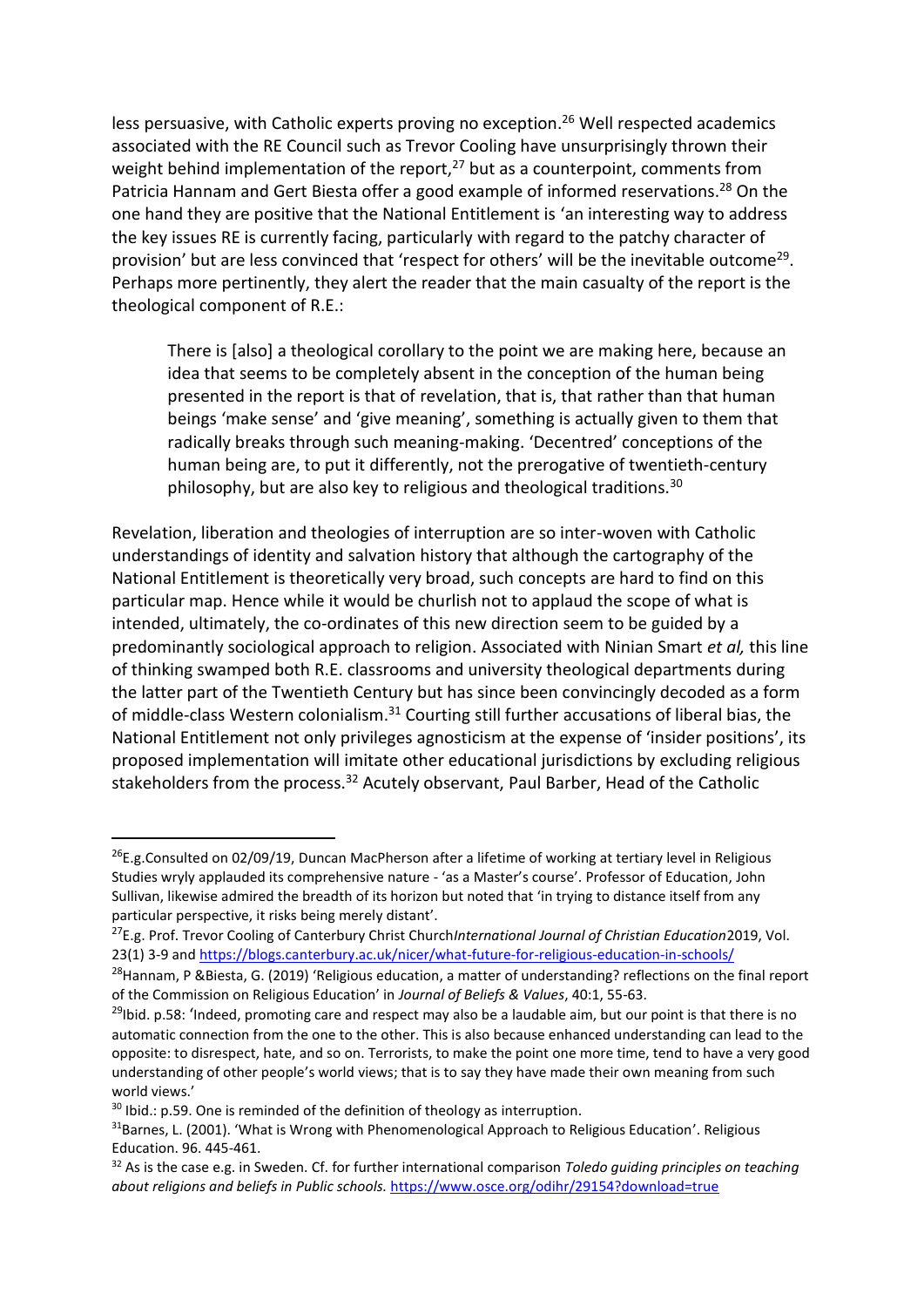Education Service has described this as analogous to excluding native speakers from contributing to the language teaching of their own mother-tongue.

Essentially, the National Entitlement has the construction of meaning rather than search for truth as the *dunamis* of theological endeavour. Predicated on a myth of objectivity, the method seems blind to the reality that the subject horizon of Religious Education includes truth claims and identity whereby the participant always come from a particular vantage point.<sup>33</sup> To boot, the notion that *relevance* to the particularities of students' *sitze im leben* is essential to education flies in the face of 'powerful knowledge' theory which suggests learning necessarily take pupils beyond their own experience rather than be limited by it.<sup>34</sup> Hence, while only the last of the points made by National Entitlement concerns what might be termed *approaches* to the subject, it is curiously questions of R.E. *methodology* rather than *content* which are becoming most prominent in discussions about reform.

### **5. R.E. – A Grammar of Method?**

**.** 

Prioritizing questions of *method* over the subject *conten*t of RE is predicated on the grounds that metaphorically speaking, unless there is a *grammar*, the *vocabulary* will be of limited use. As Richard Kueh summarizes:

In terms of curriculum theory . . . the disciplinary dimension of any subject orders and structures that subject. It offers a pathway towards the content. It offers the grounds on which shared discourse takes place about the subject. Without it – or at least without an equivalent, agreed sense of the 'rules of the game' – discourse merely dissolves into hyper- individualistic opinion (confirming onlookers' perceptions that the subject is not academic).<sup>35</sup>

This point is firmly shared by other protagonists who currently might be said to 'make the weather' in Religious Education. Kathryn Wright, who sits at something of an apex for research as Chair of Culham St. Gabriel Trust, has recently helped the Anglican Diocese of Norfolk to re-conceive their RE curriculum along the distinct disciplinary lines of Theology, Philosophy and Social-science. Catholic educationalists might instinctively applaud this for at least two reasons since it not only challenges the marginalization of theology implicit in recent reports and the National Entitlement,<sup>36</sup> it mirrors ecclesiastical patterns of tutelage

<sup>33</sup>Boeve, L. (2016) *Theology at the crossroads of university, Church and society: Dialogue, difference and Catholic identity*, T & T Clark, London, pp.174-199.

<sup>&</sup>lt;sup>34</sup> Personal feelings of relevance are emphatically not the arbiter of curricula in other subjects. Moreover, it is also worth noting that the risks of pupil 'cognitive overload' whereby the worldviews of an individual have an equivalence *vis a vis* a globally significant worldviews with traction for billions of adherents seems an obvious danger in a modern learning environment.

<sup>35</sup>https://www.reonline.org.uk/blog/whats-the-next-step-on-the-way-forward-dr-richard-kueh/Kueh R (2018) cf, Kueh, R. 'Religious education and the knowledge problem'. In: Chater M and CastelliM (eds) *We Need to Talk About Religious Education: Manifestos for the Future of RE*.London: Jessica Kingsley, pp. 53–69.

 $36$  In the list of ancillary disciplines that may assist in the study of worldviews it is perhaps no accident that theology appears last- Commission on RE *Final Report*, p.38.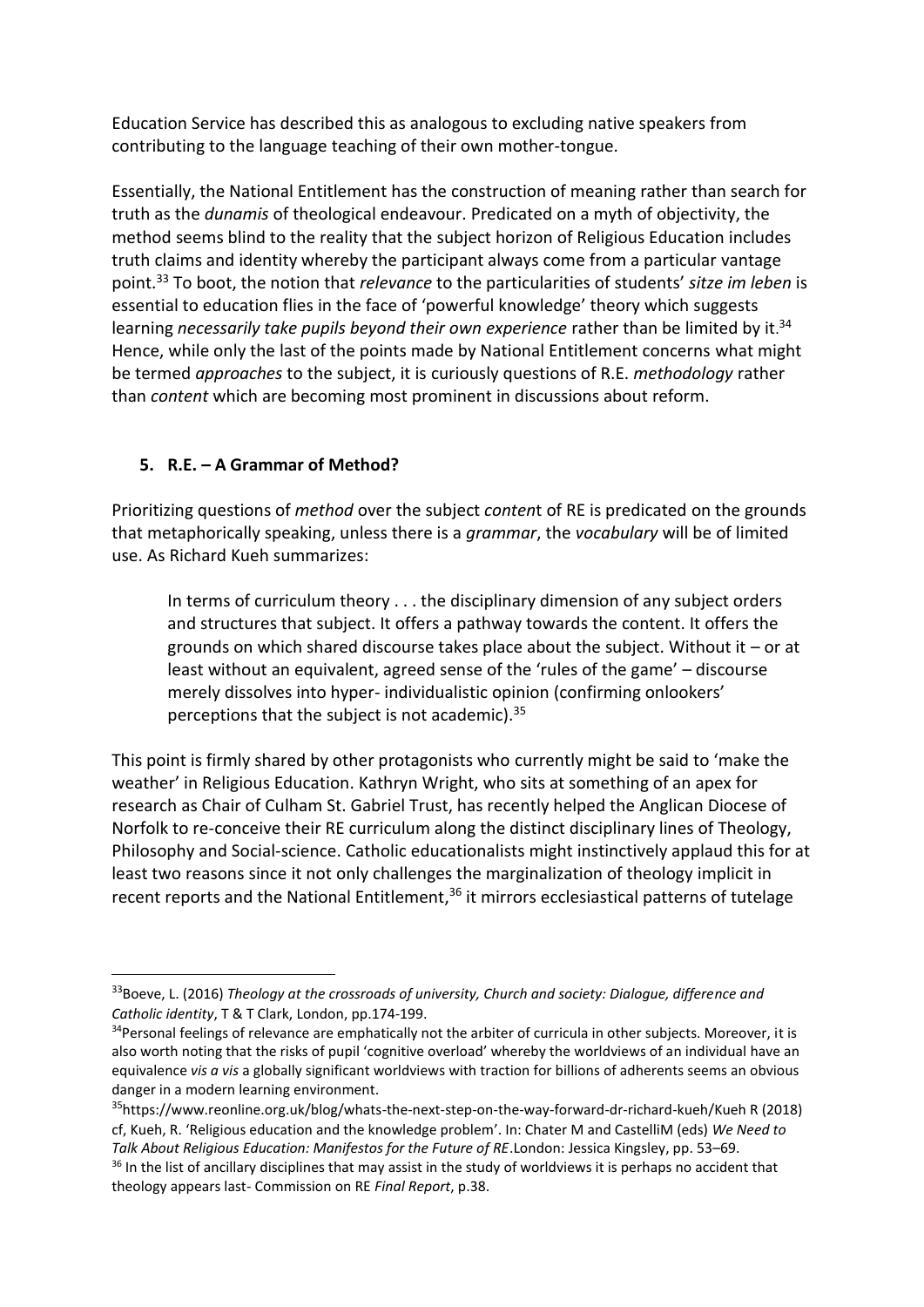where Philosophy, Theology and Social sciences are recommended components in a rounded formation cycle. 37

Catholic scholars might be less comfortable, however, to see the way these methodologies are described – theology as 'thinking through believing,' philosophy as 'thinking through thinking', social science as 'thinking through living'.<sup>38</sup> For myself, such codification makes the other two disciplines, grounded *prima facie* in reason and experience, appear more soundly rooted than conceptualizing theology predicated solely on belief. Especially if beliefs are thought synonymous with 'worldviews', it is a rephrasing of the National Entitlement's post-modern 'meaning making' in a different guise. By contrast, the Catholic intellectual adventure, guided characteristically by an assent to the unity of all truth, would tend to see philosophy and social science as ancillary to the work of theology rather than coequal ends in themselves.

That said, the difficulty in presenting Catholic RE as critical and non-confessional has attracted the eye of seasoned theorists such as Paddy Walsh and Brendan Carmody. They suggest that the subject at least at secondary level should have an emphatically philosophical component which would at once liberate the subject from accusations of critical deficiency and at the same time set religious reflection in the classroom on firm, intellectually robust foundation. In both cases the epistemological becomes a portal for the transcendent. Readers will be well aware that in Rahner's description of the act of knowing, the individual finds herself confronted by an infinite, undefinable horizon describable only as 'mystery' when we 'ask about asking itself, and think about thinking itself' and thus become opened to transcendence.<sup>39</sup> This experience of the 'supernatural existential' serves to ground all our particular thinking in the context of universality, all our knowing in the context of the unknown and our shallow sense of ourselves in the fathomless depth of the holy.

Grounding R.E. in this way fits perfectly with Walsh's master principle of Catholic education 'A foot firmly in the world of faith, the other as firmly in the secular world – but both feet in God.'<sup>40</sup> Thus emboldened, others have gone on to argue that educating pupils as far as what Rahner describes as the 'threshold of becoming a religious person'<sup>41</sup> should be the aim and limit of a 'non-confessional' approach to Religious Education which could secure a future for state-funded Catholic schools in contemporary Britain. <sup>42</sup> The problem with such an

<sup>37</sup> Cf. John Paul II (1992) *Pastoresdabo vobis* §§52 & 53 available at [http://w2.vatican.va/content/john-paul](http://w2.vatican.va/content/john-paul-ii/en/apost_exhortations/documents/hf_jp-ii_exh_25031992_pastores-dabo-vobis.html)[ii/en/apost\\_exhortations/documents/hf\\_jp-ii\\_exh\\_25031992\\_pastores-dabo-vobis.html](http://w2.vatican.va/content/john-paul-ii/en/apost_exhortations/documents/hf_jp-ii_exh_25031992_pastores-dabo-vobis.html)

<sup>&</sup>lt;sup>38</sup>Theology: We have called this thinking through believing. It is about asking questions that believers would ask. It requires pupils to think like theologians, or to look through a theological lens at concepts.Philosophy:We have called this thinking through thinking. It is about asking questions that thinkers would ask. It requires pupils to think like philosophers, or to look through a philosophical lens at concepts.Human/Social Sciences: We have called this thinking through living. It is about asking questions that people who study lived reality or phenomena would ask. It requires pupils to think like human and social scientists, or to look through a human/social science lens at concept[s.https://www.dioceseofnorwich.org/schools/siams-re-collective](https://www.dioceseofnorwich.org/schools/siams-re-collective-worship/religious-education/age-related-expectations)[worship/religious-education/age-related-expectations](https://www.dioceseofnorwich.org/schools/siams-re-collective-worship/religious-education/age-related-expectations)

<sup>39</sup>Rahner, K. (1984) *Foundations of Christian Faith.* New York: Crossroad. P.22

<sup>40</sup> Walsh, P. (2018) 'From philosophy to theology of Catholic education, with Bernard Lonergan and Karl Rahner' *International Studies in Catholic Education,* 10:2 p.142.

<sup>41</sup>Rahner, *Foundations* p.23.

<sup>42</sup> Whittle, S. (2015) *A Theory of Catholic Education.* London:Bloomsbury.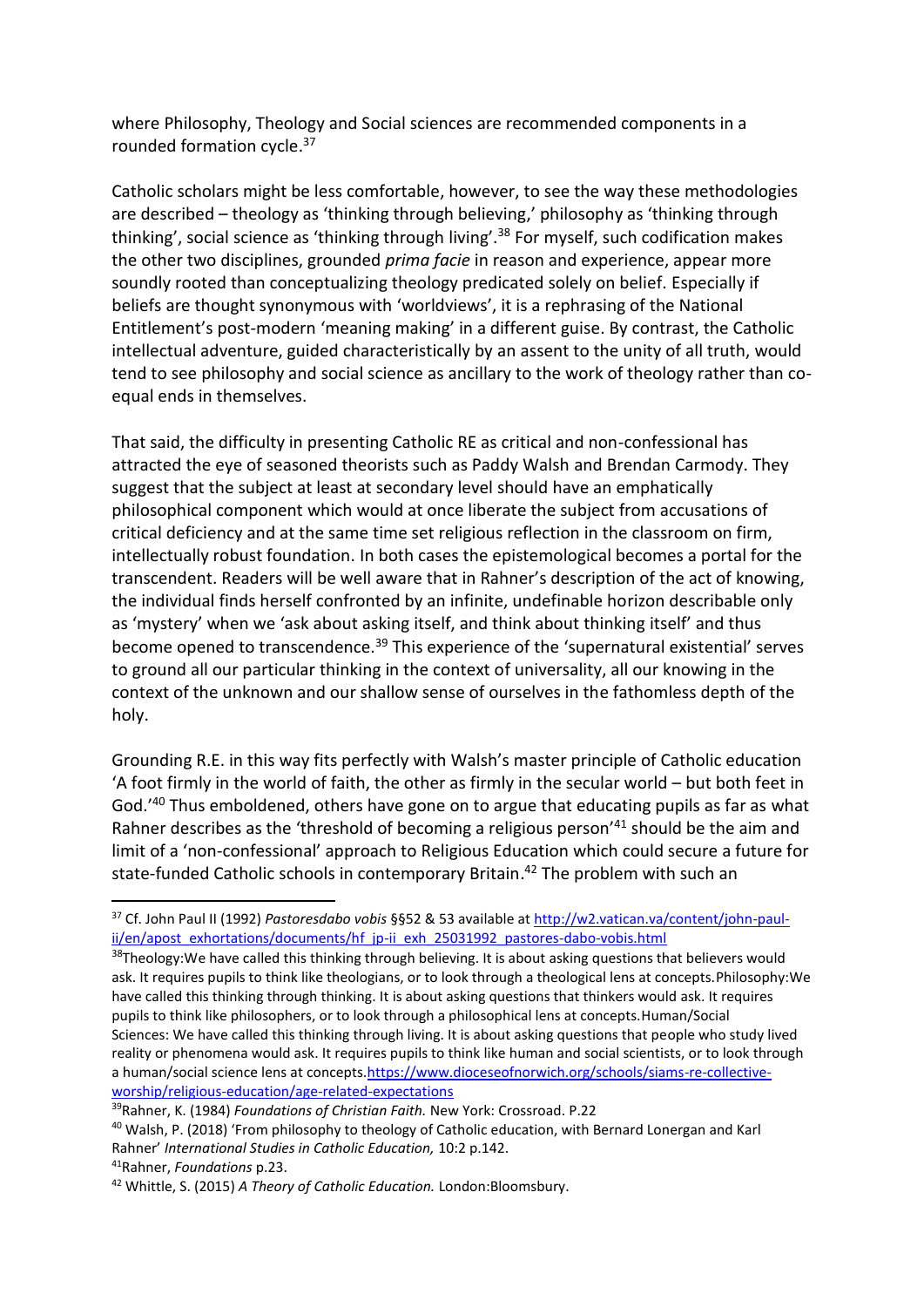approach is that it seems to truncate a reading of Rahner's *Grundkurs* at the end of the first chapter, without seeing it as part of a highly confessional theological exercise which via 'anonymous Christianity' might be regarded as colonial as any sociological approach to the religious positions of others.

Carmody is alert to such accusations and prefers the critical realism of Lonergan's Transcendental Thomism.<sup>43</sup> At first blush things look very similar - the observation that knowing is infinite – 'stretching towards the intelligible, the unconditioned, the good of value. The reach of his intending is unrestricted. There lies within his horizon a region for the divine, a shrine for ultimate holiness.'<sup>44</sup> With Kantian echoes, the next move is to acknowledge that 'reality as known is not just what is seen but what is given in experience, organized and extrapolated by understanding, and posited by judgement.' <sup>45</sup> Acceptance of this common epistemological bedrock can be understood as a form of intellectual 'conversion', which for Lonergan is essential for the individual to take a free and responsible stance regarding the truth claims of religion. This has at least two significant consequences in Carmody's eyes. First, that we can truly face the religious other in a way that he/she is, not merely a symbol/ reflection of oneself. Secondly, that the religious question is situated within a common, provisional, intellectual context since 'determining truth or falsity follows a similar procedure as that of natural science in so far as both forms of knowledge rely on judgement in the face of most convincing reasons.<sup>'46</sup>

This attempt to find a baseline methodology to equip students to make better existential choices and indeed facilitate a 'fundamental option' regarding worldviews has valency with both with the aspirations of the National Entitlement and approaches to R.E. which would lay greater emphasis on character formation.<sup>47</sup> That said, the implicit relegation of religious/ theological content to a second tier of objectives has its drawbacks particularly in a Catholic context. Hence from a different hermeneutical perspective, the work of Bob Bowie, Richard Coles, Farid Panjwani, Margaret Carswell is attracting attention. Combining theoretical and pedagogical research, they lament the reduction of hermeneutics to proof texting because of examination pressures.<sup>48</sup> Instead, they suggest education in the hermeneutics of story and texts affords an accessible avenue into questions of meaning which necessarily involve Philosophy and Theology but can be sequenced in an age-related fashion and are applicable to the sacred texts of different traditions. Interestingly, Philosophy-Theology-Commentary is a pattern discernible in the high scholastic endeavours of Aquinas, but while a case could be made for reversing that sequence in contemporary purview, according priority to either

**.** 

<sup>47</sup> Cf. The Birmingham Agreed Syllabus [https://servicesforeducation.co.uk/wp-](https://servicesforeducation.co.uk/wp-content/uploads/2019/02/Birmingham_Agreed_Syllabus_for_Religious_Education_2007.pdf)

<sup>43</sup>Carmody, B. (2017) The Catholic School: non-Confessional? *International Studies in Catholic Education* 9:2, pp.162-175. Cf. Carmody, B. (2019) Ecclesial to Public Space: Religion in Irish Secondary Schools, *Religious Education,* 114:5, 551-564,

<sup>44</sup> Lonergan, B. (1973) *Method in Theology.* London: DLT, p.103.

<sup>45</sup> Ibid. p.238.

<sup>46</sup> Carmody, B. *Catholic School* p.165 & 169.

[content/uploads/2019/02/Birmingham\\_Agreed\\_Syllabus\\_for\\_Religious\\_Education\\_2007.pdf](https://servicesforeducation.co.uk/wp-content/uploads/2019/02/Birmingham_Agreed_Syllabus_for_Religious_Education_2007.pdf) and the work of the Jubilee Centre for Character and Virtues based at Birmingham University

<https://www.birmingham.ac.uk/research/activity/education/jubilee-centre/index.aspx>

<sup>&</sup>lt;sup>48</sup> E.g. Bowie, R. & Coles, R. (2018) 'We reap what we sow: perpetuating biblical illiteracy in new English Religious Studies exams and the proof text binary question' in *British Journal of Religious Education,* 40:3, 277- 287.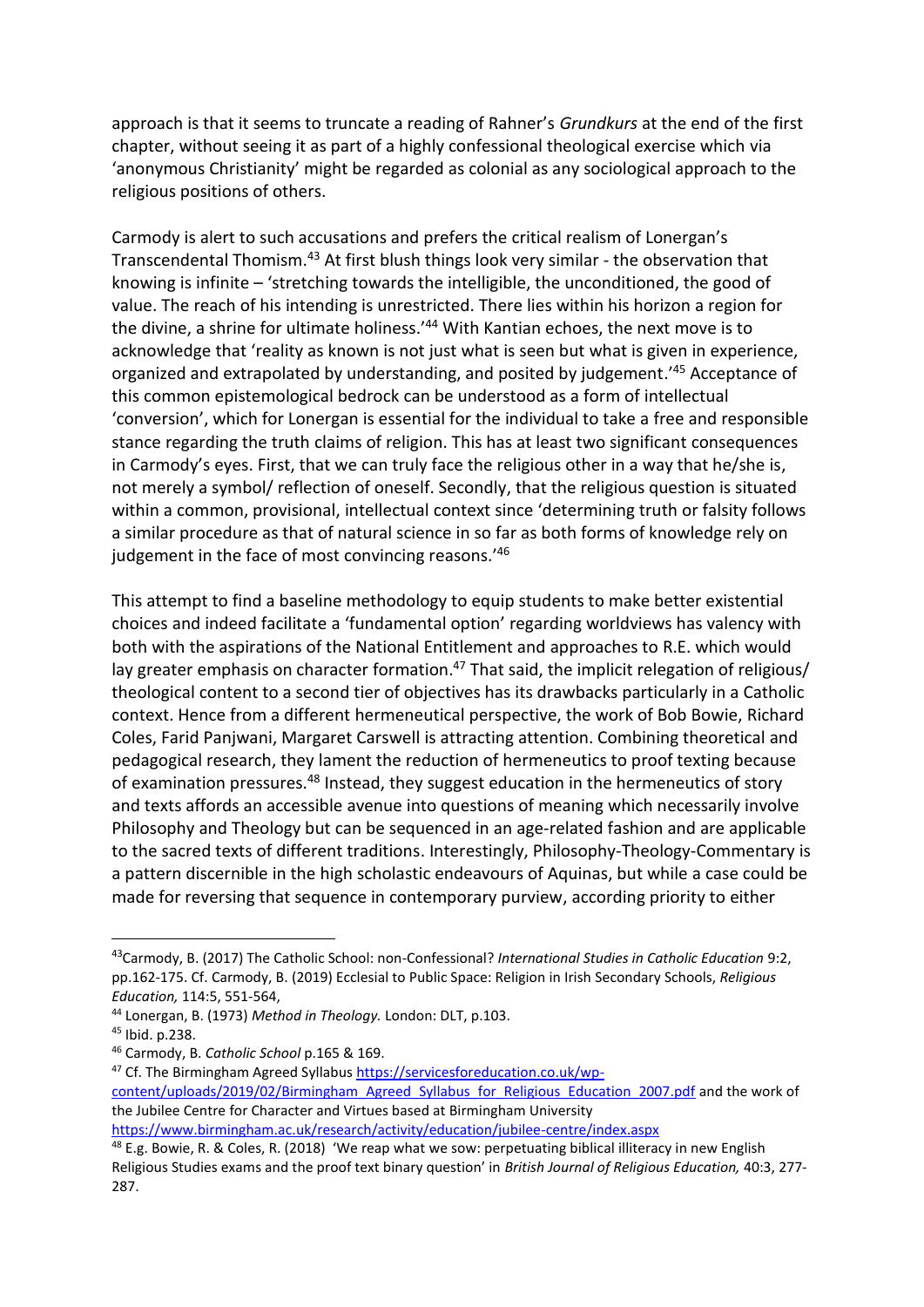epistemology or hermeneutics risks reducing the 'Queen of Sciences' to the role of lady in waiting.

### 6. **Catholic RE – A Liturgical Grammar?**

A Catholic response to the current contestations in R.E. is already present in the current layout of the Religious Education Curriculum Directory of the Catholic Church in England and Wales. This document enables schools to map their various schemes of work across all age ranges onto a larger curriculum canvas which has the theological endorsement of the Bishops' Conference. It reminds me of the first essay I was asked to write at the Gregorian University *viz.* 'Is the theological question a community question?' - and one can detect an affirmative answer since it is currently schematized around the four constitutions of Vatican II. The document is periodically revised and in the rounds of consultation (which have included engagement with academics from the Catholic and non-Catholic sector alike), a rephrasing of that same framework is one of the possibilities:

Divine Revelation – *Dei Verbum -* God's self-communication and the human response of faith – content including Scripture, Beliefs and Teachings Ecclesiology – *Lumen Gentium –*Church, the Communion of life in Christ – Community Liturgy and Prayer – *Sacrosanctum Concilium –* Celebration – Living the Christian Mystery – Practices Faith and Culture – *Gaudium et Spes –* Life – The search for holiness and truth in the modern world – Philosophy and Ethics.

Although the four-fold matrix may appear a little forced and even inward looking, *pace* the Department for Education it is congruent with the theological pattern of the recent reform (beliefs, sources, practices and forms of expression); *pace* recent methodological critiques it allows scope for philosophical and 'social science' questions to be pursued; *pace* worldviews education it offers the opportunity for engagement with Catholicism in a manner that is critical and complex but rooted in tradition; *pace* 'RE for real' it offers the chance to explore Christian life as it has always been lived as a mixture of Martha and Mary, prayer and practicality, sanctuary and service.

That said, the advent of Vatican II was announced over sixty years ago which is ancient history to most teachers of R.E. never mind their pupils. Moreover, since it can sometimes appear that Vatican II is remembered best by those who dispute it the most, a patterning of the same concerns across the traditions of the liturgical year rather than four contested constitutions might prove more irenic. In this *lex orandi lex credendi* matrix one could find a natural focus for matters of:

Revelation - during Advent *(Dei Verbum).* Redemption - during Lent and Easter *(Sacrosanctum Concilium).* Renewal - during Whitsuntide *(Lumen Gentium/ Gaudium et Spes).*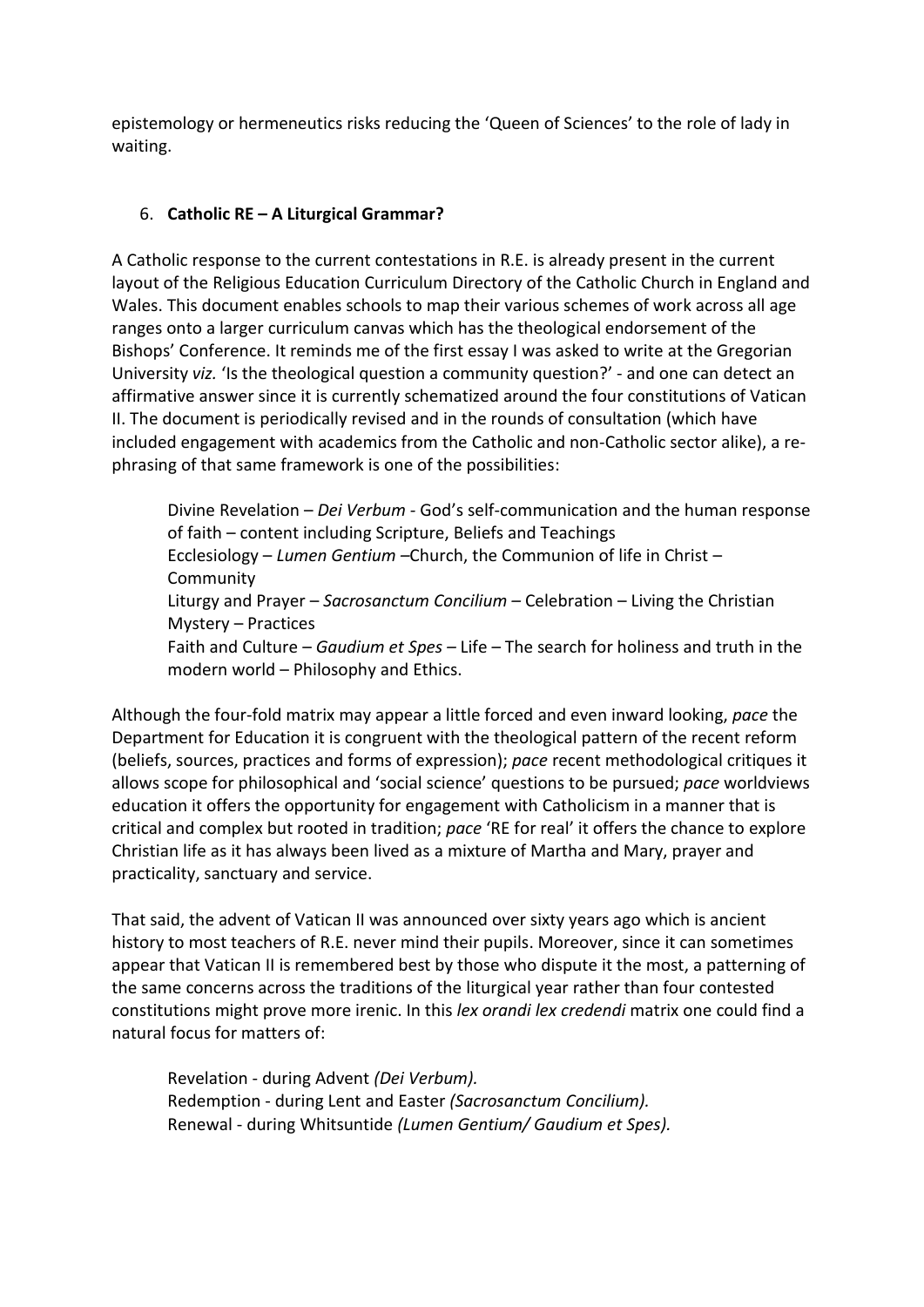Seasonal and iterative, it might allow an experiential and intellectual 'spiral' to scaffold theological grammar in Catholic schools just as the late Michael Hayes was wont to say: 'We don't have Lent every year because we are thick, but so we can go deeper into the mystery.' Yet attractive as this solution might sound, *lex orandi–lex credendi* is a faith-thought space occupied by less and less pupils. Even in Catholic schools, which in this country now accommodate more souls than attend Mass on Sunday, a substantial percentage of pupils are not Catholic and for a large proportion of the others, the school is their only regular encounter with either the table of the Word or the table of the Eucharist.

It is at this point that Anselm's traditional definition of Theology as *fides quaerens intellectum* presents contextual difficulties. Within the monastic setting where it was originally conceived it makes sense, but an interwoven adventure of communal prayer and vocation through learning in this country can scarcely be taken for granted in the modern Catholic school classroom. Philip Robinson has argued that 'Theology begins with the presumption that God is real and the purpose of the study is to come to some understanding of the nature and significance of this reality<sup>'49</sup> but it is rare for any adolescent, still less one versed in the rudiments of philosophy to let that presumption go unchallenged. As mentioned above, in the context of R.E., Theology so understood allows those that profess no faith to dismiss it on the grounds that it is both an irrational and exclusivist form of enquiry. To be sure, Catholic thinkers should cavil at such an oversimplification arguing that Theology from a confessional tradition can be properly critical. But if Theology is presented as esoteric and divisive, Government will inevitably be lobbied not just to review the objectivity of religious education in Catholic schools but their very *raison d'etre*.

# **7. Grammar of Ascent - Theology as Inclusively Sovereign**

Looking for a solution that honours the tradition, in the first instance I would argue that however much one might treasure Anselm's definition, understanding theology as 'God words' 'God logic' or 'God reasoning' is safer on etymological as well as educational, political and practical grounds. Likewise aligned, my own preferred definition would be 'thoughtful conversation about God'<sup>50</sup> or as Geoffrey Turner would simply have it - 'discourse about God.' Turner argues:

The definition of Theology needs to be broadened to include people who are interested in thinking and talking about God regardless of their faith commitment. Theology feeds off all kinds of other disciplines with Philosophy and History being the obvious ones but it is a very broad umbrella. Pannenberg's definition of God is 'the One who unifies the whole of reality' and in a sense Theologians through investigating God are investigating everything, including of course, Science and Ethics. Theology could be called, modifying Anselm, *homo quaerens intellectum de Deo.*<sup>51</sup>

<sup>49</sup> 'The Case for the Catholic Approach to Religious Education' in *The Catholic Times* 06/07/19.

<sup>&</sup>lt;sup>50</sup> See Towey, A. (2018) *Introduction to Christian Theology* (2<sup>nd</sup> Edn.). London: Bloomsbury.

<sup>&</sup>lt;sup>51</sup> Interviewed at Conference 05/09/19.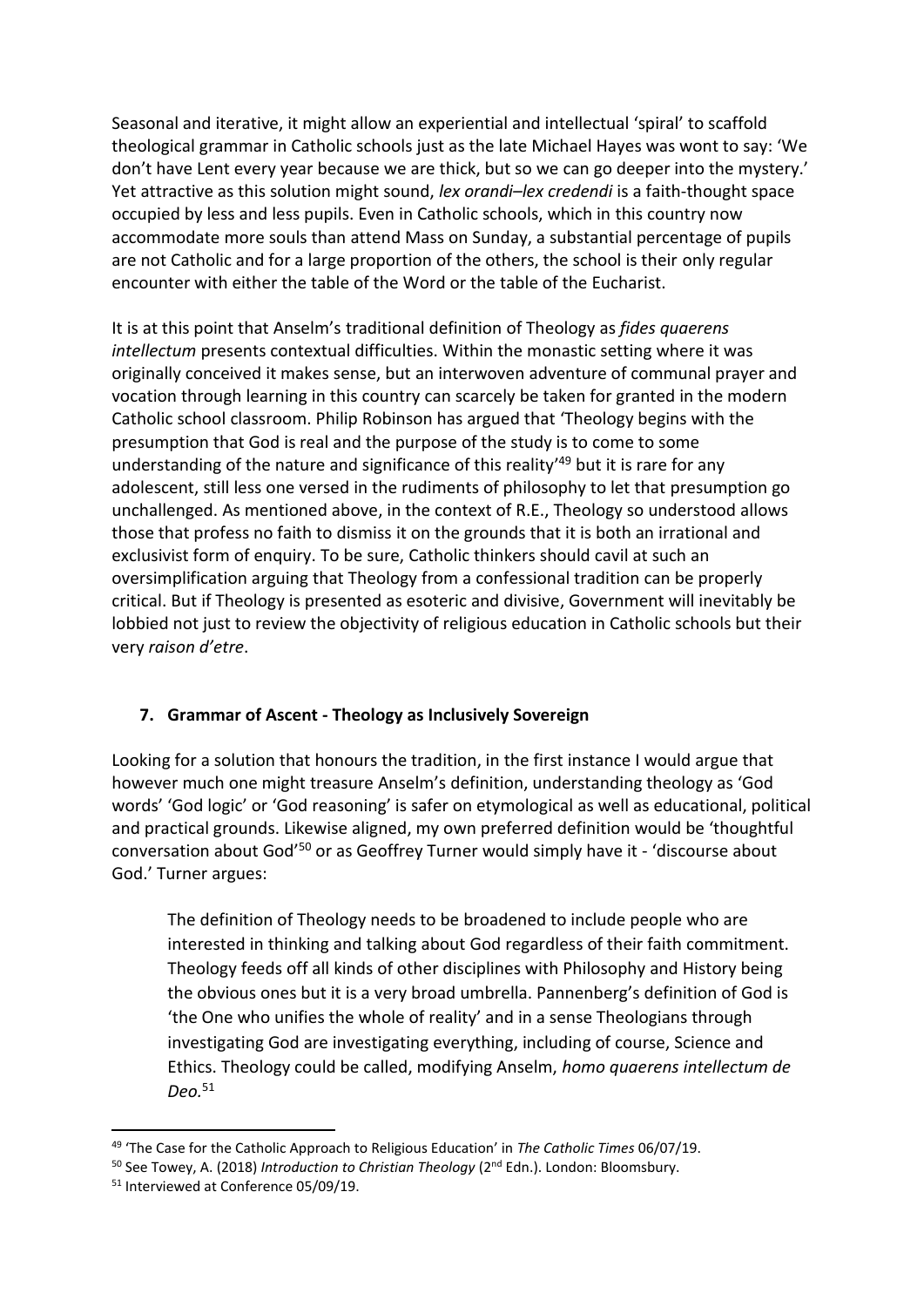These somewhat simpler definitions of the subject all respect the inclusive reality that nonbelievers and believers of every stripe engage in this conversation anyway in universities, bars, homes and schools across the world. They permit the paradox that Richard Dawkins has acquired more fame as a theologian than as a scientist, that one of my colleagues identifies as an atheist New Testament scholar and that individuals occupy belief-states of liminality and complexity across the entirety of the religious existential.

Secondly, without making antagonists of two of Christendom's most celebrated theologians, Newman's preliminary remarks on Natural Theology in his *Idea of a University* do, I submit, support this broader conception of the sacred science than Anselm's definition *prima facie*  permits. The *Idea* was written at a time uncannily similar to today. A time when *theology was disappearing* from the new *universities* being founded in the nineteenth century. The *credibility* of the subject itself was doubted by those would prefer to explain religion in *psychological or sociological* terms and consign its *relevance* to the realm of private sentiment and personal choice. And since Newman himself linked the situation being faced in University with that being confronted by the schools of his time,  $52$  a reasoned Catholic rationale for R.E. today might legitimately transpose *school* for *university* in his arguments for the centrality of religion in the educational enterprise:

For instance, are we to limit our idea of *school* knowledge by the evidence of our senses? then we exclude ethics; by intution? we exclude history; by testimony? we exclude metaphysics; by abstract reasoning? we exclude physics. Is not the being of a God reported to us by testimony, handed down by history, inferred by an inductive process, brought home to us by metaphysical necessity, urged on us by the suggestions of our conscience? It is a truth in the natural order, as well as in the supernatural.<sup>53</sup>

In a classic Catholic articulation of the unity of knowledge, he then goes on to explain why it can be properly regarded as the 'Queen of the Sciences', the alpha and omega of education.

So much for its origin; and, when obtained, what is it worth? Is it a great truth or a small one? Is it a comprehensive truth? Say that no other religious idea whatever were given but it, and you have enough to fill the mind; you have at once a whole dogmatic system. The word "God" is a Theology in itself, indivisibly one, inexhaustibly various, from the vastness and the simplicity of its meaning. Admit a God, and you introduce among the subjects of your knowledge, a fact encompassing, closing in upon, absorbing, every other fact conceivable. How can we investigate any part of any order of Knowledge, and stop short of that which enters into every order? All true principles run over with it, all phenomena converge to it; it is truly the First and the Last.<sup>54</sup>

<sup>52</sup> Newman *Idea* II.5.

<sup>53</sup> Newman, *Idea* II:3

 $54$  Ibid.